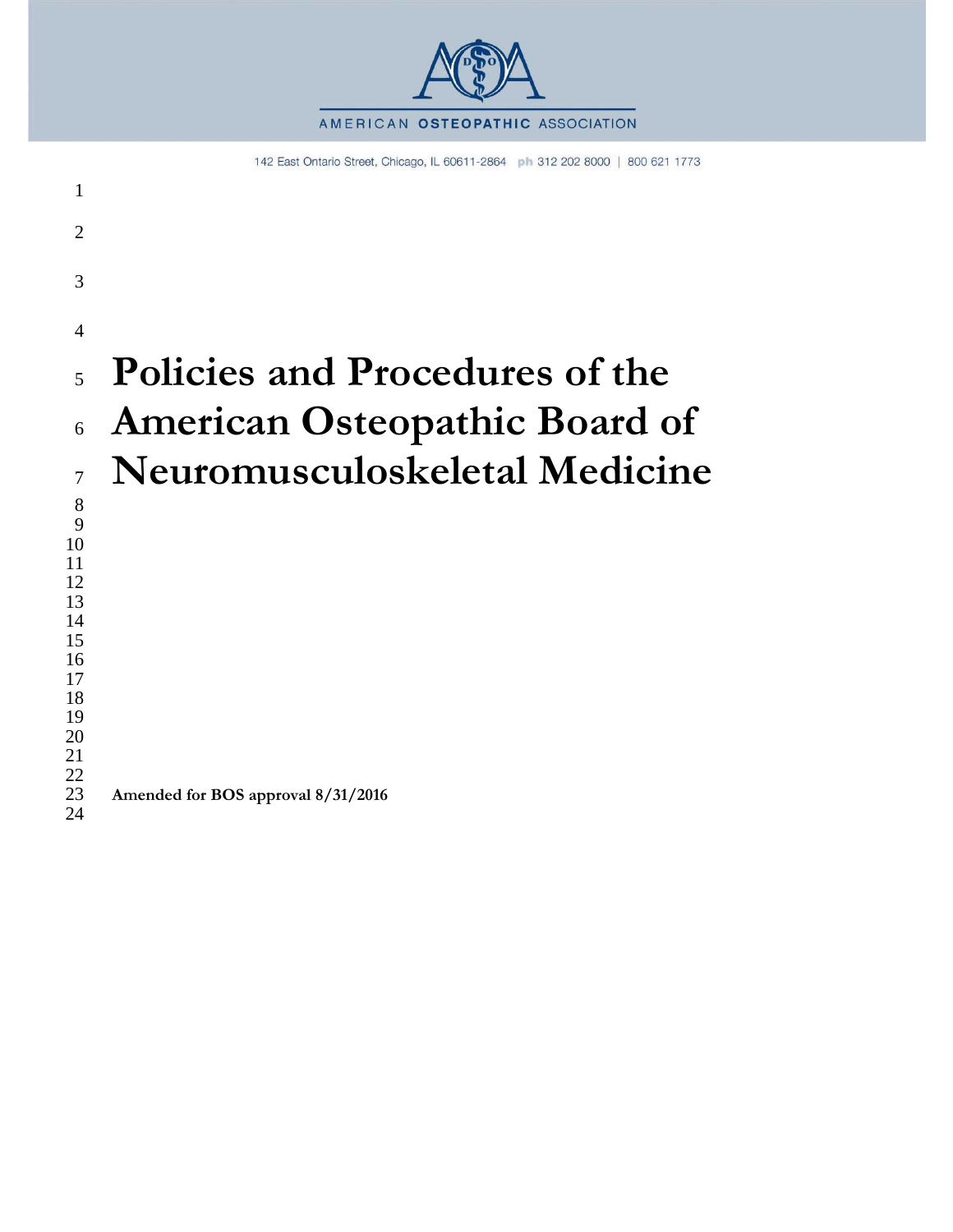|                     |                           | <b>CONTENTS</b> |
|---------------------|---------------------------|-----------------|
| $\overline{2}$<br>3 | Article                   |                 |
| 4                   | T                         |                 |
| 5                   |                           |                 |
| 6                   | $\mathbf{H}$              |                 |
| 8                   | <b>III</b>                |                 |
| 9                   |                           |                 |
| 10<br>11            | <b>IV</b>                 |                 |
| 12<br>13            | V                         |                 |
| 14<br>15            | VI                        |                 |
| 16<br>17            | <b>VII</b>                |                 |
| 18<br>19            | <b>VIII</b>               |                 |
| 20<br>21            | IX                        |                 |
| 22<br>23            | $\boldsymbol{\mathrm{X}}$ |                 |
| 24<br>25            | XI                        |                 |
| 26<br>27            | <b>XII</b>                |                 |
| 28<br>29            | <b>XIII</b>               |                 |
| 30<br>31            | <b>XIV</b>                |                 |

# **CONTENTS**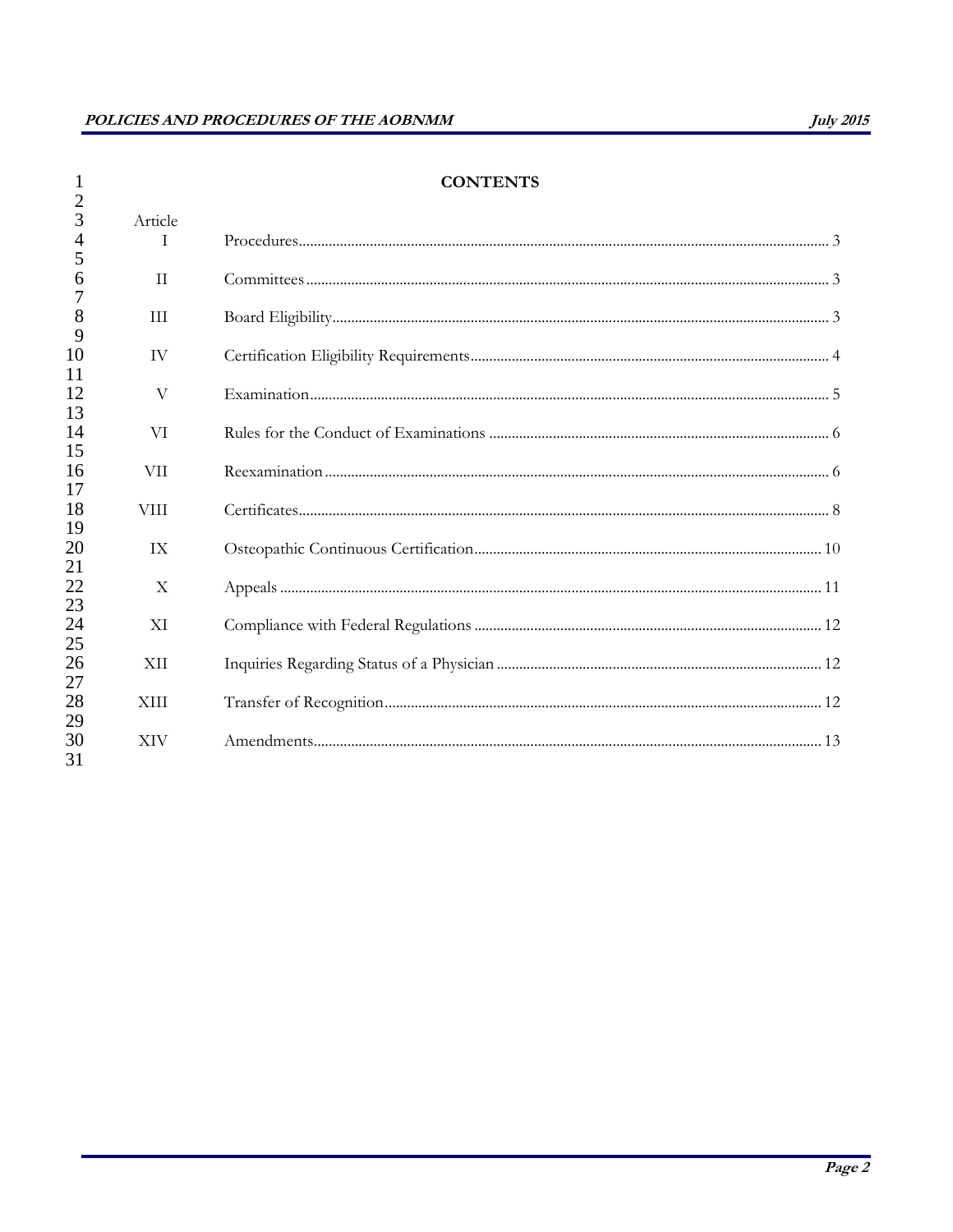| $\mathbf{1}$<br>$\overline{c}$<br>$\mathfrak{Z}$ | POLICIES AND PROCEDURES OF THE<br>AMERICAN OSTEOPATHIC BOARD OF NEUROMUSCULOSKELETAL MEDICINE                                                                                                                                                                                                                                                                                                              |
|--------------------------------------------------|------------------------------------------------------------------------------------------------------------------------------------------------------------------------------------------------------------------------------------------------------------------------------------------------------------------------------------------------------------------------------------------------------------|
| $\overline{4}$<br>5                              | Article I. Procedures                                                                                                                                                                                                                                                                                                                                                                                      |
| 6<br>7<br>$8\,$<br>9                             | To expedite and direct its activities, the American Osteopathic Board of Neuromusculoskeletal Medicine<br>(hereinafter also referred to as "the Board" or AOBNMM) shall place into effect this set of Policies and<br>Procedures.                                                                                                                                                                          |
| 10<br>11<br>12<br>13                             | This document is in addition to, and based upon, the American Osteopathic Association (AOA)<br>Procedures of the Bureau of Osteopathic Specialists and AOA Specialty Certifying Boards ("Policies and<br>Procedures of the BOS") and the Bylaws of the Board.                                                                                                                                              |
| 14<br>15                                         | Article II. Committees                                                                                                                                                                                                                                                                                                                                                                                     |
| 16                                               |                                                                                                                                                                                                                                                                                                                                                                                                            |
| 17<br>18<br>19                                   | Board committees will be established and administered as denoted in the Bylaws of the Board.                                                                                                                                                                                                                                                                                                               |
| 20                                               | Article III. Board Eligibility                                                                                                                                                                                                                                                                                                                                                                             |
| 21                                               |                                                                                                                                                                                                                                                                                                                                                                                                            |
| 22<br>23<br>24                                   | The AOBNMM will follow the board eligibility process and procedure as outlined in Article VIII of the<br>Policies and Procedures of the BOS.                                                                                                                                                                                                                                                               |
| 25<br>26<br>27<br>28<br>29                       | Section 1. Board Eligibility<br>Board eligibility commences upon the contract end date of the specialty or subspecialty training program<br>and terminates on December $31st$ of the following $6th$ year. The Candidate must be officially approved<br>as complete by the American Academy of Osteopathy (AAO) and acknowledged. To be approved as<br>Complete the Candidate must complete the following: |
| 30<br>31<br>32<br>33                             | A. All required paperwork (reports, logs, reading & lecture lists and their scholarly work) is turned<br>in to their program director.                                                                                                                                                                                                                                                                     |
| 34<br>35<br>36                                   | B. The program director has reviewed, signed and submitted all to the AAO within 30 days of the<br>end of their training                                                                                                                                                                                                                                                                                   |
| 37<br>38                                         | C. The AAO has reviewed and approved the resident as complete.                                                                                                                                                                                                                                                                                                                                             |
| 39<br>40                                         | D. The AOA has acknowledged this approval and notified the AAO.                                                                                                                                                                                                                                                                                                                                            |
| 41                                               | Section 2. Letter of Board Eligibility                                                                                                                                                                                                                                                                                                                                                                     |
| 42                                               | The Board may send a letter of Board Eligibility to an applicant who meets the eligibility requirements                                                                                                                                                                                                                                                                                                    |
| 43                                               | except that of passing the appropriate examinations. Board eligibility for candidates qualifying under the                                                                                                                                                                                                                                                                                                 |
| 44                                               | residency requirement is effective for six (6) years from the date of completion of residency. The                                                                                                                                                                                                                                                                                                         |
| 45                                               | candidate must successfully complete the examination for certification within that period.                                                                                                                                                                                                                                                                                                                 |
| 46                                               |                                                                                                                                                                                                                                                                                                                                                                                                            |
| 47                                               | Section 3. Termination of Board Eligible Status                                                                                                                                                                                                                                                                                                                                                            |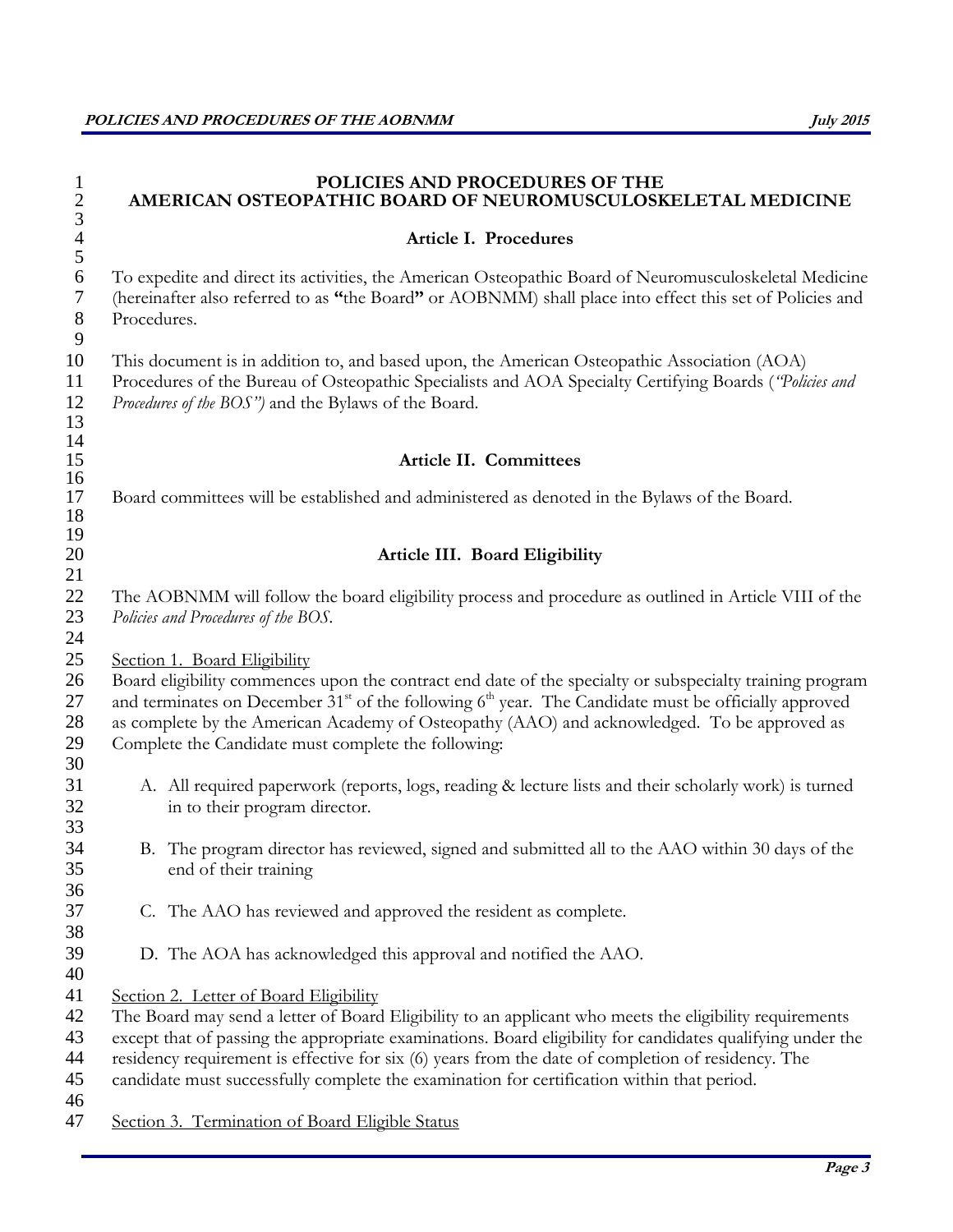# **POLICIES AND PROCEDURES OF THE AOBNMM July 2015**

| $\mathbf{1}$<br>$\overline{2}$ | If a candidate does not initiate examination within the period of board eligibility, then board eligibility<br>status will be automatically lost and so recorded by the AOA and the Board. In such cases, candidates |
|--------------------------------|----------------------------------------------------------------------------------------------------------------------------------------------------------------------------------------------------------------------|
| $\mathfrak{Z}$                 | cannot re-register for board eligibility status, but may be eligible to petition the Board for reentry into                                                                                                          |
| $\overline{4}$                 | the certification process outlined in Article VIII of the Policies and Procedures of the BOS.                                                                                                                        |
| $\mathfrak{S}$                 |                                                                                                                                                                                                                      |
| $\sqrt{6}$                     | Section 4. Reentry into the Certification Process                                                                                                                                                                    |
| $\tau$                         | To reenter the certification process, an applicant's petition must contain evidence of meeting the                                                                                                                   |
| $8\,$                          | following requirements in addition to submitting the required application and supporting documents.                                                                                                                  |
| 9                              |                                                                                                                                                                                                                      |
| 10                             | A. The applicant must hold an active license to practice in any state, or territory in the United States                                                                                                             |
| 11                             | of America.                                                                                                                                                                                                          |
| 12                             |                                                                                                                                                                                                                      |
| 13                             | B. Documentation of current membership in good standing of the AOA or the Canadian                                                                                                                                   |
| 14                             | Osteopathic Association.                                                                                                                                                                                             |
| 15                             |                                                                                                                                                                                                                      |
| 16                             | C. Documentation of acquisition of 150 applicable hours of CME for most recent completed AOA                                                                                                                         |
| 17                             | cycle. Of these 150 CMEs, 50 hours per cycle must be in Category 1A, 1B, 2A, 2B NMM/OMM                                                                                                                              |
| 18                             | specialty specific CME approved by the AOBNMM.                                                                                                                                                                       |
| 19                             |                                                                                                                                                                                                                      |
| 20                             | D. Payment of the application and examination fees at the time of application.                                                                                                                                       |
| 21                             |                                                                                                                                                                                                                      |
| $22\,$                         |                                                                                                                                                                                                                      |
| 23                             | Article IV. Initial Certification Eligibility Requirements                                                                                                                                                           |
| 24<br>25                       | Section 1. Eligibility Criteria - Initial Certification                                                                                                                                                              |
| 26                             | To be eligible to receive certification from the AOA through the AOBNMM, applicants for examination                                                                                                                  |
| 27                             | for certification are required to file an application which shall set forth their qualifications for                                                                                                                 |
| 28                             | examination. Applicants must demonstrate:                                                                                                                                                                            |
| 29                             |                                                                                                                                                                                                                      |
| 30                             | A. The minimum requirements for AOA board certification outlined in Article IX of the Policies and                                                                                                                   |
| 31                             | Procedures of the BOS.                                                                                                                                                                                               |
| 32                             |                                                                                                                                                                                                                      |
| 33<br>34                       | B. Satisfactory completion of a one (1) year AOA-approved internship.                                                                                                                                                |
| 35                             | C. The applicant must have completed one of the following three requirements to establish board                                                                                                                      |
| 36                             | eligibility: Completion of residency must be approved by the AAO (see Article III. Section 1                                                                                                                         |
| 37                             | above) and acknowledged by the AOA.                                                                                                                                                                                  |
| 38                             | 1. Residency training - At least two (2) years of an AOA-approved residency in                                                                                                                                       |
| 39                             | Neuromusculoskeletal Medicine and Osteopathic Manipulative Medicine.                                                                                                                                                 |
| 40                             | Residency training - At least three (3) years of an AOA-approved residency in an integrated<br>2.                                                                                                                    |
| 41                             | program which consists of at least one year of training in Neuromusculoskeletal Medicine                                                                                                                             |
| 42                             | and Osteopathic Manipulative Medicine.                                                                                                                                                                               |
| 43                             | Residency-Plus-One Option - At least one (1) year of an AOA-approved Residency-Plus-<br>3.                                                                                                                           |
| 44                             | One Option in Neuromusculoskeletal Medicine and Osteopathic Manipulative Medicine                                                                                                                                    |
| 45                             | following completion of any other AOA-approved residency.                                                                                                                                                            |
| 46                             |                                                                                                                                                                                                                      |
| 47                             | Section 2. Eligibility – Subspecialty in Sports Medicine                                                                                                                                                             |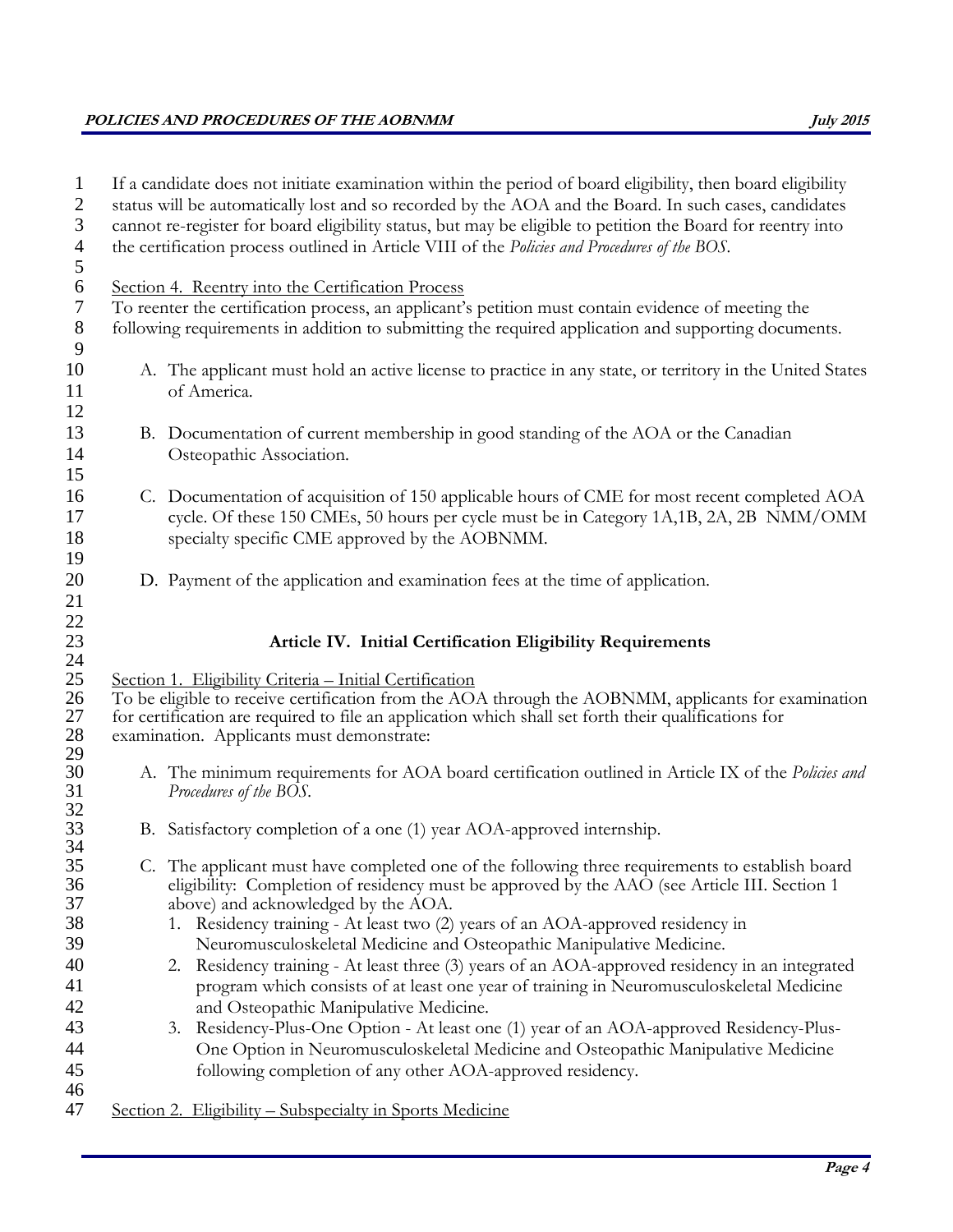| $\mathbf{1}$<br>$\mathbf{2}$                                                                 | The Board participates in examination for Subspecialty to diplomates with additional training and<br>experience in sports medicine through the American Osteopathic Conjoint of Board of Sports Medicine.                                                                                                                                                                                                                                                                                                                                                                                                                                                                                                                                                                                                                                                                                                                                                                                                                                                                                                      |
|----------------------------------------------------------------------------------------------|----------------------------------------------------------------------------------------------------------------------------------------------------------------------------------------------------------------------------------------------------------------------------------------------------------------------------------------------------------------------------------------------------------------------------------------------------------------------------------------------------------------------------------------------------------------------------------------------------------------------------------------------------------------------------------------------------------------------------------------------------------------------------------------------------------------------------------------------------------------------------------------------------------------------------------------------------------------------------------------------------------------------------------------------------------------------------------------------------------------|
| $\mathfrak{Z}$                                                                               | To be eligible to be examined in this subspecialty field, an applicant must demonstrate:                                                                                                                                                                                                                                                                                                                                                                                                                                                                                                                                                                                                                                                                                                                                                                                                                                                                                                                                                                                                                       |
| $\overline{4}$<br>5<br>6<br>$\boldsymbol{7}$<br>$8\,$                                        | A. Current certification from the American Osteopathic Board of Neuromusculoskeletal Medicine<br>or the American Osteopathic Board of Special Proficiency in Osteopathic Manipulative<br>Medicine. Certification must be active and in good standing.                                                                                                                                                                                                                                                                                                                                                                                                                                                                                                                                                                                                                                                                                                                                                                                                                                                          |
| 9<br>10<br>11<br>12                                                                          | B. Successful completion of one (1) year of AOA-approved training in sports medicine no more<br>than six (6) years prior to the date of application for certification, evident by a copy of the sports<br>medicine certificate and a letter of recommendation from the program director.                                                                                                                                                                                                                                                                                                                                                                                                                                                                                                                                                                                                                                                                                                                                                                                                                       |
| 13<br>14<br>15<br>16<br>17<br>18<br>19<br>20                                                 | Section 3. Additional Certification Requirements<br>Subject to the recommendation of the BOS and to the approval of the AOA Board of Trustees, the<br>AOBNMM may require such further training and/or practice in each of the specialties or subspecialties<br>coming under its jurisdiction as, in its judgment, such subspecialty may require, provided that the<br>additional requirement for each specialty or subspecialty is clearly set forth in the Policies and<br>Procedures of the Board. Additions to training and/or practice requirements shall go into effect one (1)<br>year subsequent to the announcement of such change.                                                                                                                                                                                                                                                                                                                                                                                                                                                                    |
| 21                                                                                           | Section 4. Application Requirements                                                                                                                                                                                                                                                                                                                                                                                                                                                                                                                                                                                                                                                                                                                                                                                                                                                                                                                                                                                                                                                                            |
| 22<br>23<br>24<br>25                                                                         | A. The applicant will have indicated his/her desire to be a candidate by applying online to the<br>Board via Certifying Board Services (CBS) at the AOA by a deadline established by the Board.                                                                                                                                                                                                                                                                                                                                                                                                                                                                                                                                                                                                                                                                                                                                                                                                                                                                                                                |
| 26<br>27<br>28<br>29<br>30<br>31<br>32<br>33<br>34<br>35<br>36<br>37<br>38<br>39<br>40<br>41 | B. The candidate completes the online application through the Certifying Board Management<br>System (CBMS) via links on the Board website www.aobnmm.org. The candidate submits the<br>application in addition to supplemental documents and the examination fees. Payment is made<br>online via credit card. Supporting documentation includes:<br>Recent photo of applicant<br>1.<br>Signed AOBNMM statement of release<br>2.<br>Osteopathic college diploma<br>3.<br>PGY 1 certificate (Board staff will verify on candidate's behalf)<br>4.<br>5. Residency certificate(s) for all programs completed(Board staff will verify on candidate's<br>behalf)<br>Documentation of other formal training and/or certifications (Board staff will verify on<br>6.<br>candidate's behalf)<br>Letter of good standing showing you are a current member of the AOA(Board staff will<br>7.<br>verify from the Membership department on the candidate's behalf)<br>8. Copy of your full, current, active medical license in a state or territory of the United<br>States(Board staff will verify on candidate's behalf) |
| 42<br>43                                                                                     | 9. Most recently completed AOA CME cycle report (if candidate delays examination past the<br>year of residency completion)                                                                                                                                                                                                                                                                                                                                                                                                                                                                                                                                                                                                                                                                                                                                                                                                                                                                                                                                                                                     |
| 44<br>45<br>46<br>47<br>48                                                                   | Section 5. Training Requirement<br>The candidate will be eligible to take the written, oral and practical examinations when the residency<br>program requirement has been fulfilled.                                                                                                                                                                                                                                                                                                                                                                                                                                                                                                                                                                                                                                                                                                                                                                                                                                                                                                                           |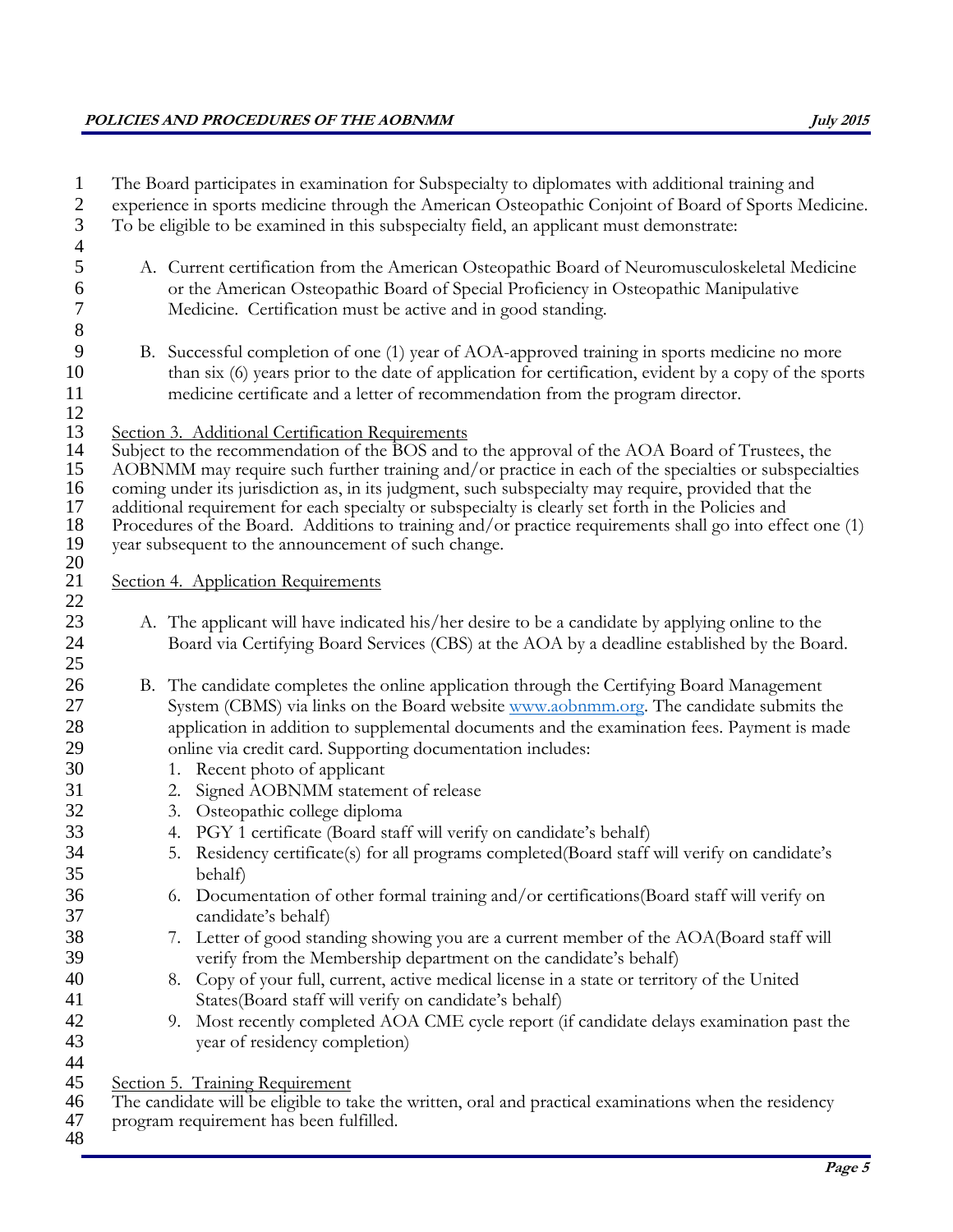|           | Article V. Examination                                                                                                                                                                                                                                                                                                                                                                                                                                                                                                                                                                                                                              |
|-----------|-----------------------------------------------------------------------------------------------------------------------------------------------------------------------------------------------------------------------------------------------------------------------------------------------------------------------------------------------------------------------------------------------------------------------------------------------------------------------------------------------------------------------------------------------------------------------------------------------------------------------------------------------------|
| medicine. | Section 1. General Examination Information<br>Following satisfactory compliance with the prescribed requirements for examination, the applicant is<br>required to pass appropriate examinations planned to evaluate an understanding of the scientific basis of<br>the problems involved in the specialty of Neuromusculoskeletal medicine and osteopathic manipulative                                                                                                                                                                                                                                                                             |
|           | Section 2. Examination Opportunities<br>The AOBNMM Policy and Procedure for re-examination is found in Article VII of this document.                                                                                                                                                                                                                                                                                                                                                                                                                                                                                                                |
|           | Section 3. Examination Fees                                                                                                                                                                                                                                                                                                                                                                                                                                                                                                                                                                                                                         |
|           | A. A formal application to the AOBNMM must be returned with a fee, as determined by the<br>Board, made payable to the Board. The examination and application fee for the Initial exam is<br>\$1200, which includes the non-refundable \$250 application fee. The examination fee and<br>application fee for the OCC Cognitive Exam is \$600, which includes the non-refundable \$250<br>application fee.                                                                                                                                                                                                                                            |
|           | B. The application fee shall be retained by the Board and is non-refundable if the applicant is<br>denied examination or withdraws.                                                                                                                                                                                                                                                                                                                                                                                                                                                                                                                 |
|           | C. Should a candidate for examination fail either the written, oral or practical portion of the<br>certification examination the first time, he/she must repeat that examination within the next<br>scheduled examination date at no additional fee. If the candidate does not pass the second<br>attempt, they can retest one more time at the next scheduled opportunity, and he/she will be<br>required to pay an additional fee of two hundred and fifty dollars (\$250.00) If the candidate fails<br>the second attempt, he/she will have to start over in the Initial Certification process including all<br>required fees and documentation. |
|           | D. Any expenses incurred by the candidate are the candidate's own responsibility.                                                                                                                                                                                                                                                                                                                                                                                                                                                                                                                                                                   |
|           | E. Fees may be changed upon action of the Board.                                                                                                                                                                                                                                                                                                                                                                                                                                                                                                                                                                                                    |
|           | Article VI. Rules for the Conduct of Examinations                                                                                                                                                                                                                                                                                                                                                                                                                                                                                                                                                                                                   |
|           | Section 1. - Examination - Initial Certification<br>The examination for initial certification consists of 3 parts: written examination consisting of no less<br>than one hundred fifty (150) questions, a practical examination, and an oral examination.                                                                                                                                                                                                                                                                                                                                                                                           |
|           | A. Parts of Initial Examination                                                                                                                                                                                                                                                                                                                                                                                                                                                                                                                                                                                                                     |
|           | There shall be a written examination prepared by the Board in the COM-LEX style.<br>1.<br>There shall be an oral examination during which the candidate will be expected to<br>2.<br>demonstrate special proficiency in structural diagnosis and manipulative management as it<br>relates to his/her practice discipline. This part of the initial exam will be 20 minutes in<br>length.                                                                                                                                                                                                                                                            |
|           | 3. There shall be a practical examination during which time the candidate will be expected to<br>demonstrate proficiency in structural diagnosis and manipulative management. These                                                                                                                                                                                                                                                                                                                                                                                                                                                                 |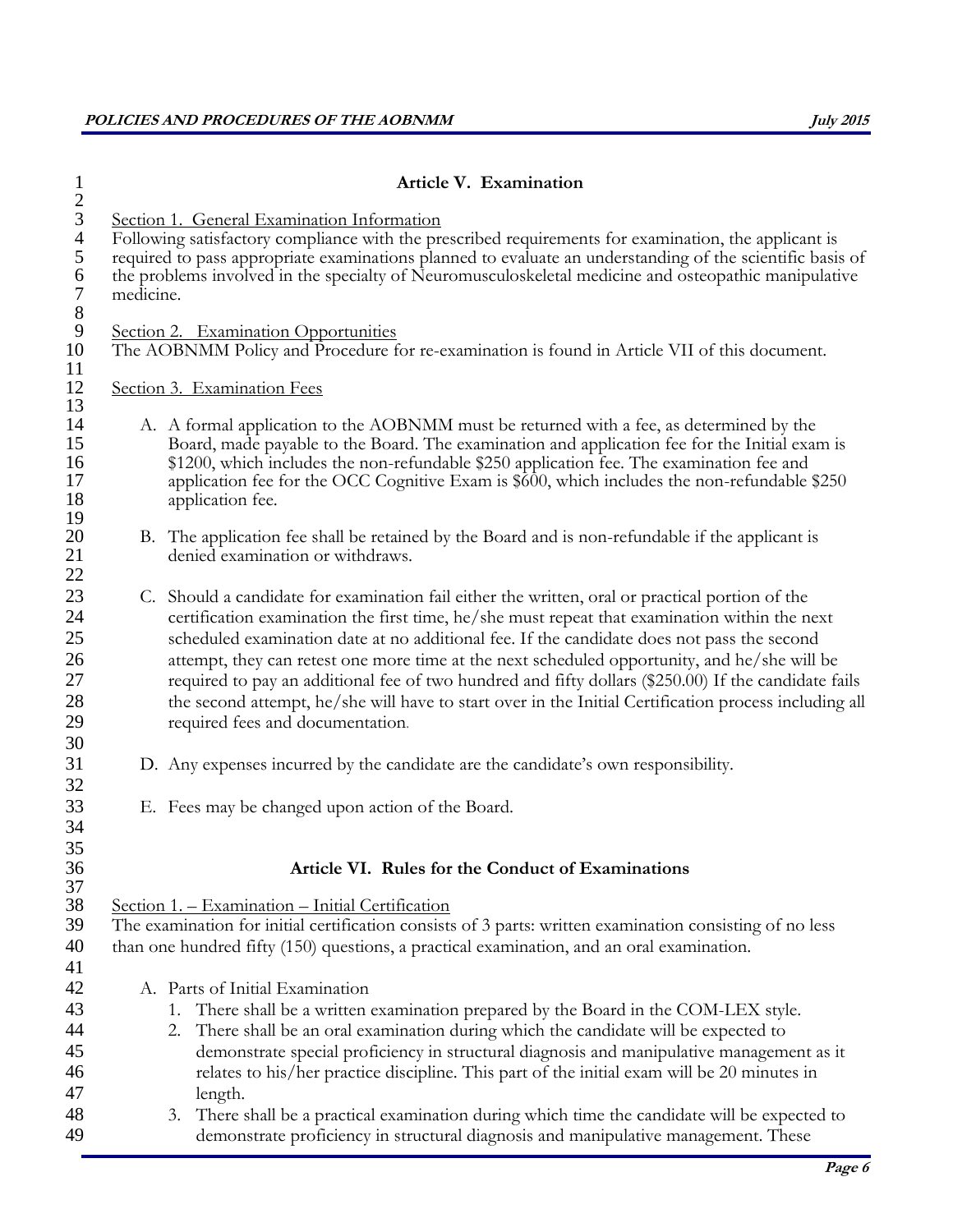| $\mathbf{1}$<br>$\overline{c}$<br>3<br>$\overline{4}$<br>5<br>6<br>$\overline{7}$<br>$8\,$<br>9<br>10<br>11<br>12<br>13 | techniques are the most currently used modalities of osteopathic manipulative medicine as<br>taught in most osteopathic colleges today, and include, but are not limited to direct and<br>indirect techniques, such as cranial osteopathy, counterstrain, HVLA, muscle energy and<br>myofascial release. Note that candidates will be expected to treat each other during the<br>practical exam. If there is a problem, or if the candidate has questions regarding reciprocal<br>treatment, he/she should contact the AOBNMM office for pre-test arrangements.<br>4. The written, oral and practical examinations will be weighed equally. Each section of the<br>examination must be successfully completed or require re-testing.<br>These examinations will be conducted by members of the Board, The administration of the<br>5.<br>practical and oral sections of the examination may be accomplished, when necessary, with<br>the assistance of one or more designated examiners who are diplomats of the Board acting<br>with a member of the Board. |
|-------------------------------------------------------------------------------------------------------------------------|--------------------------------------------------------------------------------------------------------------------------------------------------------------------------------------------------------------------------------------------------------------------------------------------------------------------------------------------------------------------------------------------------------------------------------------------------------------------------------------------------------------------------------------------------------------------------------------------------------------------------------------------------------------------------------------------------------------------------------------------------------------------------------------------------------------------------------------------------------------------------------------------------------------------------------------------------------------------------------------------------------------------------------------------------------------|
| 14                                                                                                                      | B. Accommodations                                                                                                                                                                                                                                                                                                                                                                                                                                                                                                                                                                                                                                                                                                                                                                                                                                                                                                                                                                                                                                            |
| 15                                                                                                                      | 1. The Policy of the Board requires that a candidate provide written documentation of their                                                                                                                                                                                                                                                                                                                                                                                                                                                                                                                                                                                                                                                                                                                                                                                                                                                                                                                                                                  |
| 16                                                                                                                      | need for any specific disabilities, cautions, restrictions, or limitations regarding any aspect of                                                                                                                                                                                                                                                                                                                                                                                                                                                                                                                                                                                                                                                                                                                                                                                                                                                                                                                                                           |
| 17<br>18                                                                                                                | the examination process. Requests for adaptations for other portions of the examination                                                                                                                                                                                                                                                                                                                                                                                                                                                                                                                                                                                                                                                                                                                                                                                                                                                                                                                                                                      |
| 19                                                                                                                      | (e.g., oral, written) must likewise be in writing with corroborative evidence from appropriate<br>professional evaluators. Written notification is required at least 90 days prior to the                                                                                                                                                                                                                                                                                                                                                                                                                                                                                                                                                                                                                                                                                                                                                                                                                                                                    |
| 20                                                                                                                      | examination date. (Existing physical disabilities should be identified at the time of                                                                                                                                                                                                                                                                                                                                                                                                                                                                                                                                                                                                                                                                                                                                                                                                                                                                                                                                                                        |
| 21                                                                                                                      | application.).                                                                                                                                                                                                                                                                                                                                                                                                                                                                                                                                                                                                                                                                                                                                                                                                                                                                                                                                                                                                                                               |
| 22                                                                                                                      |                                                                                                                                                                                                                                                                                                                                                                                                                                                                                                                                                                                                                                                                                                                                                                                                                                                                                                                                                                                                                                                              |
| 23                                                                                                                      | C. Surrogates - Practical Portion of the Examination                                                                                                                                                                                                                                                                                                                                                                                                                                                                                                                                                                                                                                                                                                                                                                                                                                                                                                                                                                                                         |
| 24<br>25                                                                                                                | Applicants must provide, in writing, a request for exemption from any reciprocal treatment,<br>1.<br>such as HVLA or any particular treatment model, during the practical portion of the Boards                                                                                                                                                                                                                                                                                                                                                                                                                                                                                                                                                                                                                                                                                                                                                                                                                                                              |
| 26                                                                                                                      | examination. The applicant must provide documentation, from a treating physician, the                                                                                                                                                                                                                                                                                                                                                                                                                                                                                                                                                                                                                                                                                                                                                                                                                                                                                                                                                                        |
| $27\,$                                                                                                                  | medical reasons for being excused, the types of treatment to be avoided and the areas of the                                                                                                                                                                                                                                                                                                                                                                                                                                                                                                                                                                                                                                                                                                                                                                                                                                                                                                                                                                 |
| 28                                                                                                                      | body not to be treated. Exemption from treatment to unnamed body regions will not be                                                                                                                                                                                                                                                                                                                                                                                                                                                                                                                                                                                                                                                                                                                                                                                                                                                                                                                                                                         |
| 29                                                                                                                      | acceptable during this portion of the Boards examination. The candidate will be required, at                                                                                                                                                                                                                                                                                                                                                                                                                                                                                                                                                                                                                                                                                                                                                                                                                                                                                                                                                                 |
| 30<br>31                                                                                                                | his/her own expense, to provide a surrogate to replace the candidate during the practical<br>examination for the particular treatment. However, the Board must receive notification of                                                                                                                                                                                                                                                                                                                                                                                                                                                                                                                                                                                                                                                                                                                                                                                                                                                                       |
| 32                                                                                                                      | the use of a surrogate prior to the examination date.                                                                                                                                                                                                                                                                                                                                                                                                                                                                                                                                                                                                                                                                                                                                                                                                                                                                                                                                                                                                        |
| 33                                                                                                                      | 2. Using a Surrogate – If a candidate requires the use of a Surrogate in their stead for the                                                                                                                                                                                                                                                                                                                                                                                                                                                                                                                                                                                                                                                                                                                                                                                                                                                                                                                                                                 |
| 34                                                                                                                      | practical portion of the exam they may do so, if all of the following requirements are met:                                                                                                                                                                                                                                                                                                                                                                                                                                                                                                                                                                                                                                                                                                                                                                                                                                                                                                                                                                  |
| 35                                                                                                                      | a. Request must be made at least 30 days in advance of examination                                                                                                                                                                                                                                                                                                                                                                                                                                                                                                                                                                                                                                                                                                                                                                                                                                                                                                                                                                                           |
| 36                                                                                                                      | b. Candidate must provide a written (non-family member) doctor's note providing                                                                                                                                                                                                                                                                                                                                                                                                                                                                                                                                                                                                                                                                                                                                                                                                                                                                                                                                                                              |
| 37<br>38                                                                                                                | medical documentation of reason for exception from treatment<br>c. Surrogate must sign a release form.                                                                                                                                                                                                                                                                                                                                                                                                                                                                                                                                                                                                                                                                                                                                                                                                                                                                                                                                                       |
| 39                                                                                                                      | d.Candidate is responsible for the recruitment of their own Surrogate to be treated in                                                                                                                                                                                                                                                                                                                                                                                                                                                                                                                                                                                                                                                                                                                                                                                                                                                                                                                                                                       |
| 40                                                                                                                      | their stead by the assigned partner of the practical portion of the examination. The                                                                                                                                                                                                                                                                                                                                                                                                                                                                                                                                                                                                                                                                                                                                                                                                                                                                                                                                                                         |
| 41                                                                                                                      | Candidate will <b>NOT</b> treat their Surrogate.                                                                                                                                                                                                                                                                                                                                                                                                                                                                                                                                                                                                                                                                                                                                                                                                                                                                                                                                                                                                             |
| 42                                                                                                                      | e. AOBNMM will not pay the travel or any other expenses for the Surrogate.                                                                                                                                                                                                                                                                                                                                                                                                                                                                                                                                                                                                                                                                                                                                                                                                                                                                                                                                                                                   |
| 43                                                                                                                      | f. The Surrogate must remain with their Candidate throughout the practical exam, being                                                                                                                                                                                                                                                                                                                                                                                                                                                                                                                                                                                                                                                                                                                                                                                                                                                                                                                                                                       |
| 44                                                                                                                      | treated at all stations to be fair to the other candidate, even if the Surrogate is                                                                                                                                                                                                                                                                                                                                                                                                                                                                                                                                                                                                                                                                                                                                                                                                                                                                                                                                                                          |
| 45                                                                                                                      | required only for one station.                                                                                                                                                                                                                                                                                                                                                                                                                                                                                                                                                                                                                                                                                                                                                                                                                                                                                                                                                                                                                               |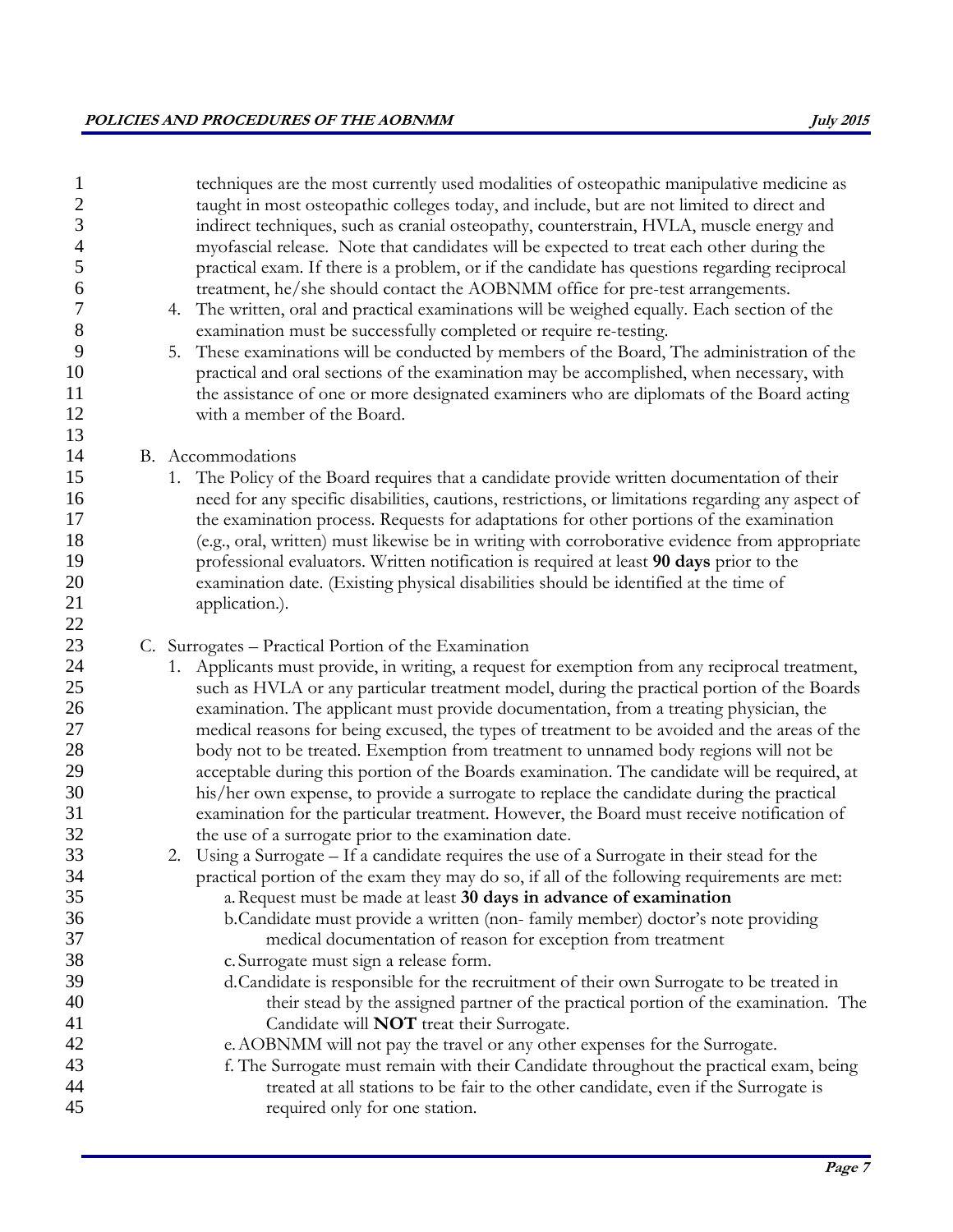# **POLICIES AND PROCEDURES OF THE AOBNMM July 2015**

|       | g. The Surrogate will also be assigned an ID badge that will correspond with the ID<br>badge of the Candidate with the word Surrogate printed below.<br>h.AOBNMM DOES NOT assume any responsibility for the expenses or presence of<br>the surrogate.                                                                                                                     |
|-------|---------------------------------------------------------------------------------------------------------------------------------------------------------------------------------------------------------------------------------------------------------------------------------------------------------------------------------------------------------------------------|
|       | i. The Candidate must provide a copy of this Surrogate Policy to the Surrogate prior to<br>signing the statement of release.                                                                                                                                                                                                                                              |
|       | Section 2. Scoring and Notification to Applicants                                                                                                                                                                                                                                                                                                                         |
|       | A. All administered examinations are psychometrically evaluated.                                                                                                                                                                                                                                                                                                          |
|       | B. Criterion referenced standard setting method is utilized to determine the cut scores for all<br>examinations.                                                                                                                                                                                                                                                          |
|       | C. Following the examination meeting of the Board, the Secretary notifies each applicant of their<br>exam results within 90 days of the exam date The letter informs the candidate that the action of<br>the Board is subject to the final approval of the BOS. The AOBNMM will follow the<br>procedures outlined in Article X of the Policies and Procedures of the BOS. |
|       | Article VII. Reexamination                                                                                                                                                                                                                                                                                                                                                |
|       | Section 1. Initial Failure                                                                                                                                                                                                                                                                                                                                                |
|       | A candidate who fails one (1) or more section(s) of the examination shall be allowed, upon proper                                                                                                                                                                                                                                                                         |
|       | application, to repeat that section(s) at the very next opportunity of the original examination of that<br>section. There is no fee for the candidate's first attempt at re-examination.                                                                                                                                                                                  |
|       | Section 2. Second Failure                                                                                                                                                                                                                                                                                                                                                 |
|       | A candidate who fails one (1) or more section(s) of the examination a second time, shall be allowed,                                                                                                                                                                                                                                                                      |
| time. | upon proper application, to repeat that section(s) a third time at the very next opportunity of the original<br>examination of that section. There is an additional fee of \$250 to take the re-examination a second                                                                                                                                                      |
|       |                                                                                                                                                                                                                                                                                                                                                                           |
|       | Section 3. Remedial Requirements                                                                                                                                                                                                                                                                                                                                          |
|       | The Board may require of the candidate a period of not less than six (6) months for further study before                                                                                                                                                                                                                                                                  |
|       | applying for re-examination. The Board will specify the required additional study, if applicable.                                                                                                                                                                                                                                                                         |
|       |                                                                                                                                                                                                                                                                                                                                                                           |
|       | Section 4. Third Attempt                                                                                                                                                                                                                                                                                                                                                  |
|       | An initial candidate who fails a section of the re-examination twice shall be required to start over in the                                                                                                                                                                                                                                                               |
|       | Initial Certification process including all required fees and documentation.                                                                                                                                                                                                                                                                                              |
|       | If the candidate is recertifying, he or she will forfeit his or her certification and must re-start the                                                                                                                                                                                                                                                                   |
|       | certification process.                                                                                                                                                                                                                                                                                                                                                    |
|       |                                                                                                                                                                                                                                                                                                                                                                           |
|       | Article VIII. Certificates                                                                                                                                                                                                                                                                                                                                                |
|       |                                                                                                                                                                                                                                                                                                                                                                           |
|       | Section 1. Process                                                                                                                                                                                                                                                                                                                                                        |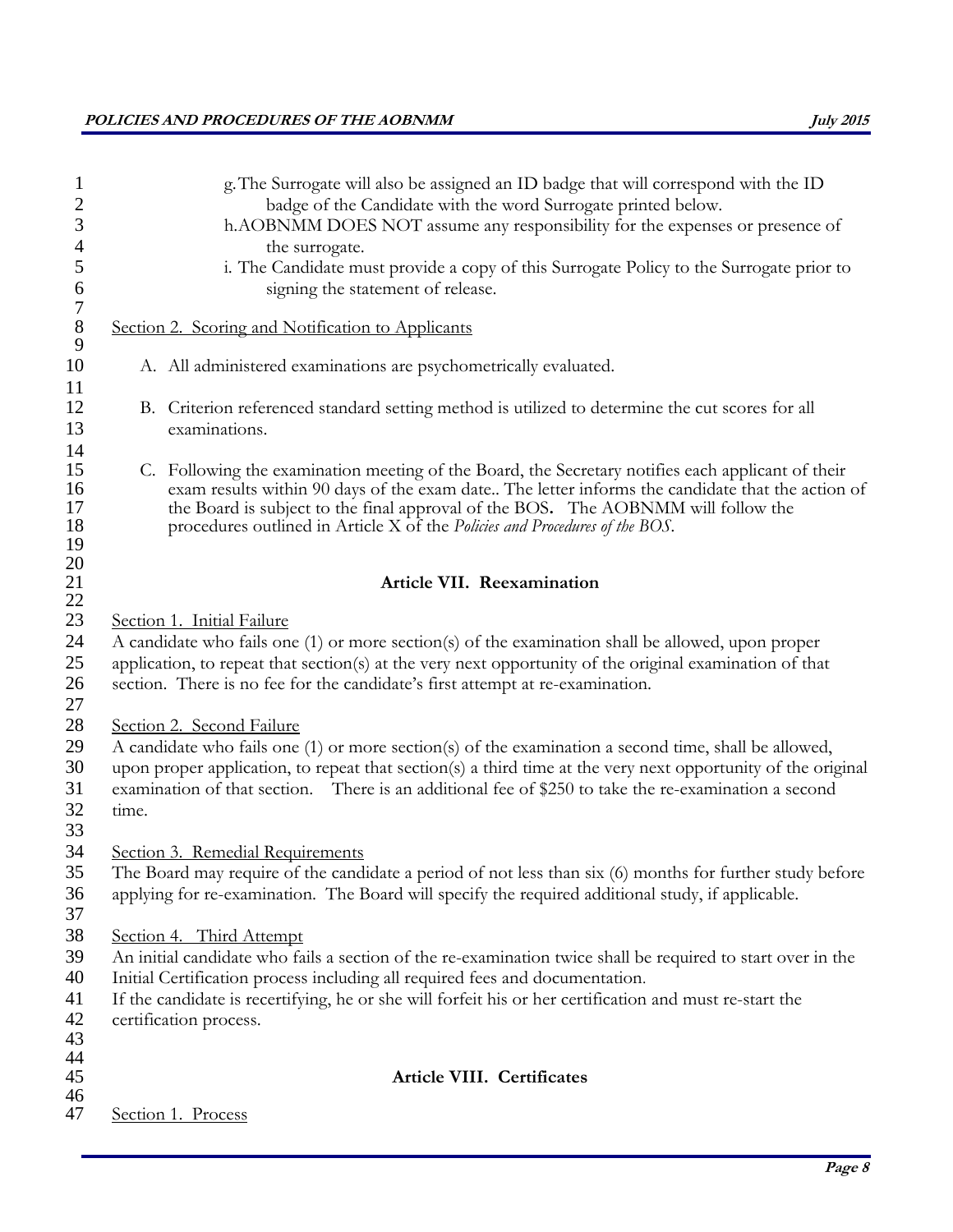# **POLICIES AND PROCEDURES OF THE AOBNMM July 2015**

| $\mathbf{1}$   | The AOBNMM will issue and maintain certificates of certification and Osteopathic Continuous<br>Certification in accordance with the Policies and Procedures of the BOS.                                           |
|----------------|-------------------------------------------------------------------------------------------------------------------------------------------------------------------------------------------------------------------|
| $rac{2}{3}$    |                                                                                                                                                                                                                   |
| $\overline{4}$ | Section 2. Requirements for Maintaining Certification                                                                                                                                                             |
| $\mathfrak{S}$ | To maintain his/her primary certification, diplomates must document the acquisition of 150 hours of                                                                                                               |
| $\sqrt{6}$     | continuing medical education (CME) per AOA CME cycle. Fifty (50) hours must be in AOBNMM                                                                                                                          |
| $\overline{7}$ | approved NMM/OMM Specialty Specific CME.                                                                                                                                                                          |
| $\,8\,$        |                                                                                                                                                                                                                   |
| 9              | A. Hours that do not qualify toward the 50 NMM specialty specific credits would still apply toward                                                                                                                |
| 10             | the overall requirement of 150 credits.                                                                                                                                                                           |
| 11             |                                                                                                                                                                                                                   |
| 12             | B. The 50 credits must be completed prior to the end of each of the CME cycles                                                                                                                                    |
| 13             |                                                                                                                                                                                                                   |
| 14             | Section 3. Certificate Dates - Primary Certification                                                                                                                                                              |
| 15             | The date carried by primary certification certificates shall correspond with the date on which successful                                                                                                         |
| 16             | completion of all Board requirements is confirmed by the Board. All primary certifications issued after                                                                                                           |
| 17             | 2001 shall be time-limited to ten (10) years. The certificate will expire on December 31, of the tenth                                                                                                            |
| 18             | year following issuance of the certificate. Non-time-limited primary certifications issued prior to this                                                                                                          |
| 19             | date without a time limit, will remain in effect.                                                                                                                                                                 |
| 20             |                                                                                                                                                                                                                   |
| 21<br>22       | Section 4. Certificate Dates - Subspecialties<br>The date carried by Subspecialty certificates shall correspond with the date on which successful                                                                 |
| 23             | completion of all Board requirements is confirmed by the Board. All certification of Subspecialty                                                                                                                 |
| 24             | certificates issued after 2000 shall be time-limited to ten (10) years. The certificate will expire on                                                                                                            |
| 25             | December 31, of the tenth year following issuance of the certificate. Life-time certificates which were                                                                                                           |
| 26             | issued prior to this date without a time limit will remain in effect.                                                                                                                                             |
| 27             |                                                                                                                                                                                                                   |
| 28             | Section 5. Certificate Dates - Osteopathic Continuous Certification Certificates                                                                                                                                  |
| 29             | The date carried by Osteopathic Continuous Certification certificates shall correspond with the date on                                                                                                           |
| 30             | which successful completion of all Board requirements is confirmed by the Board. All Osteopathic<br>Continuous Certification certificates shall be time-limited to ten (10) years. The certificate will expire on |
| 31<br>32       | December 31, of the tenth year following issuance of the certificate.                                                                                                                                             |
| 33             |                                                                                                                                                                                                                   |
| 34             | Section 6. Inactivation, Revocation, Reinstatement, and Reactivation                                                                                                                                              |
| 35             | The AOBNMM will follow the procedures regarding certificate inactivation, revocation, reinstatement                                                                                                               |
| 36             | and reactivation in accordance with Article XI the Policies and Procedures of the BOS.                                                                                                                            |
| 37             |                                                                                                                                                                                                                   |
| 38             | A. Non-Payment of AOA dues                                                                                                                                                                                        |
| 39             | 1. Reinstatement of a certificate, which was revoked when the diplomate was dropped from                                                                                                                          |
| 40             | AOA membership for nonpayment of dues, or for nonpayment of the annual registration                                                                                                                               |
| 41             | fee, will be automatic upon reinstatement of the diplomate's AOA membership and/or                                                                                                                                |
| 42             | payment of the registration fee.                                                                                                                                                                                  |
| 43             |                                                                                                                                                                                                                   |
| 44             | B. Expiration of Certificate                                                                                                                                                                                      |
| 45             | 1. If a candidate allows their certificate to expire before recertifying, and is not in the process of                                                                                                            |
| 46             | retaking an examination that started before expiration, they must do the following in order                                                                                                                       |
| 47             | to apply to recertify:                                                                                                                                                                                            |
| 48             | a. Must sit for ALL (oral, practical and written) portions of the AOBNMM                                                                                                                                          |
| 49             | examination at the next available opportunity.                                                                                                                                                                    |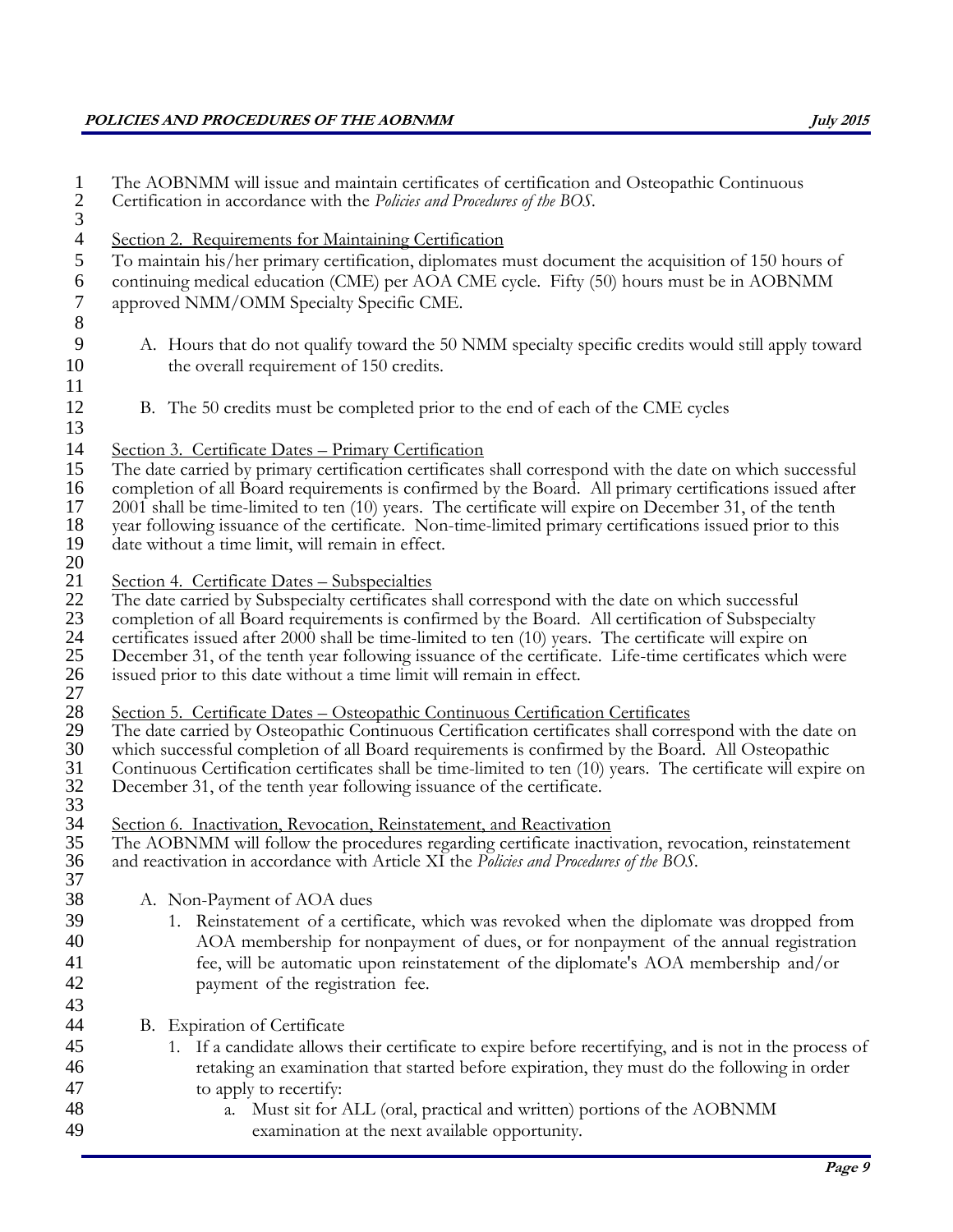| 1                | b. Must pay an additional examination fee to cover all portions of the examination.                                                                                            |
|------------------|--------------------------------------------------------------------------------------------------------------------------------------------------------------------------------|
| $\overline{2}$   | Must provide documentation from the AOA in the form of a letter that you have<br>c.                                                                                            |
| $\mathfrak{Z}$   | been a member in good standing of the American Osteopathic Association (with                                                                                                   |
| $\overline{4}$   | current year's dues paid).                                                                                                                                                     |
| 5                | d. Must provide documentation of appropriate amount of CME hours at the time of                                                                                                |
| 6                | the examination.                                                                                                                                                               |
| $\boldsymbol{7}$ | Must submit a copy of a current, active, medical license in a state or territory of the<br>e.                                                                                  |
| $8\,$            | United States. Please note that if your license expires prior to, or shortly after the                                                                                         |
| 9                | time of the exams, you will be required to supply a copy of your renewed license                                                                                               |
| 10<br>11         | showing an expiration date that is past the testing date.                                                                                                                      |
| 12               |                                                                                                                                                                                |
| 13               | Article IX. Osteopathic Continuous Certification                                                                                                                               |
| 14               |                                                                                                                                                                                |
| 15               | Section 1.                                                                                                                                                                     |
| 16               | Osteopathic Continuous Certification is offered on a voluntary basis to those diplomates holding                                                                               |
| 17<br>18         | certificates in Neuromusculoskeletal medicine and osteopathic manipulative medicine issued prior to                                                                            |
| 19               | 1995. Failure in the Osteopathic Continuous Certification process will in no way result in the loss of<br>certification for physicians holding non-time-limited certification. |
| 20               |                                                                                                                                                                                |
| 21               | Diplomates certified after 1994 must satisfactorily complete the Osteopathic Continuous Certification                                                                          |
| 22               | process during the ten (10) year period of their time-limited certificate in order for certification to be                                                                     |
| $23\,$           | continuously valid.                                                                                                                                                            |
| 24<br>25         | Section 2. Eligibility for Osteopathic Continuous Certification                                                                                                                |
| 26               | To be eligible for Osteopathic Continuous Certification, the diplomate must:                                                                                                   |
| 27               |                                                                                                                                                                                |
| 28               | A. Submit the required application, fees, release form and supporting documents as required by the                                                                             |
| 29               | Board within established deadlines as determined by the Board.                                                                                                                 |
| 30               | 1. Supporting Documentation                                                                                                                                                    |
| 31               | a. Recent photo of applicant                                                                                                                                                   |
| 32               | b. Signed AOBNMM statement of release                                                                                                                                          |
| 33               | Copy of Original AOBNMM/CSPOMM certificate (Board staff will verify on<br>C.                                                                                                   |
| 34               | candidate's behalf)                                                                                                                                                            |
| 35               | d. Letter of good standing from the AOA showing you are a current member of the                                                                                                |
| 36               | AOA. (Board staff will verify this on candidate's behalf)                                                                                                                      |
| 37               | Copy of your full, current, active medical license in a state or territory of the United<br>e.                                                                                 |
| 38               | States(Board staff will verify on candidate's behalf)                                                                                                                          |
| 39               | Copies of your most recently completed CME cycle report. (Board staff will verify<br>f.                                                                                        |
| 40               | this on the candidate's behalf)                                                                                                                                                |
| 41<br>42         | Curriculum vitae covering all activities from your initial certification to the current<br>g.<br>date.                                                                         |
| 43               |                                                                                                                                                                                |
| 44               | B. Demonstrate eligibility as outlined in Article XII of the <i>Policies and Procedures of the BOS</i> .                                                                       |
| 45               |                                                                                                                                                                                |
| 46               | C. Hold current primary certification in either Neuromusculoskeletal medicine and osteopathic                                                                                  |
| 47               | manipulative medicine or special proficiency in osteopathic manipulative medicine under the                                                                                    |
| 48               | jurisdiction of the AOBNMM. Certification must be active and in good standing.                                                                                                 |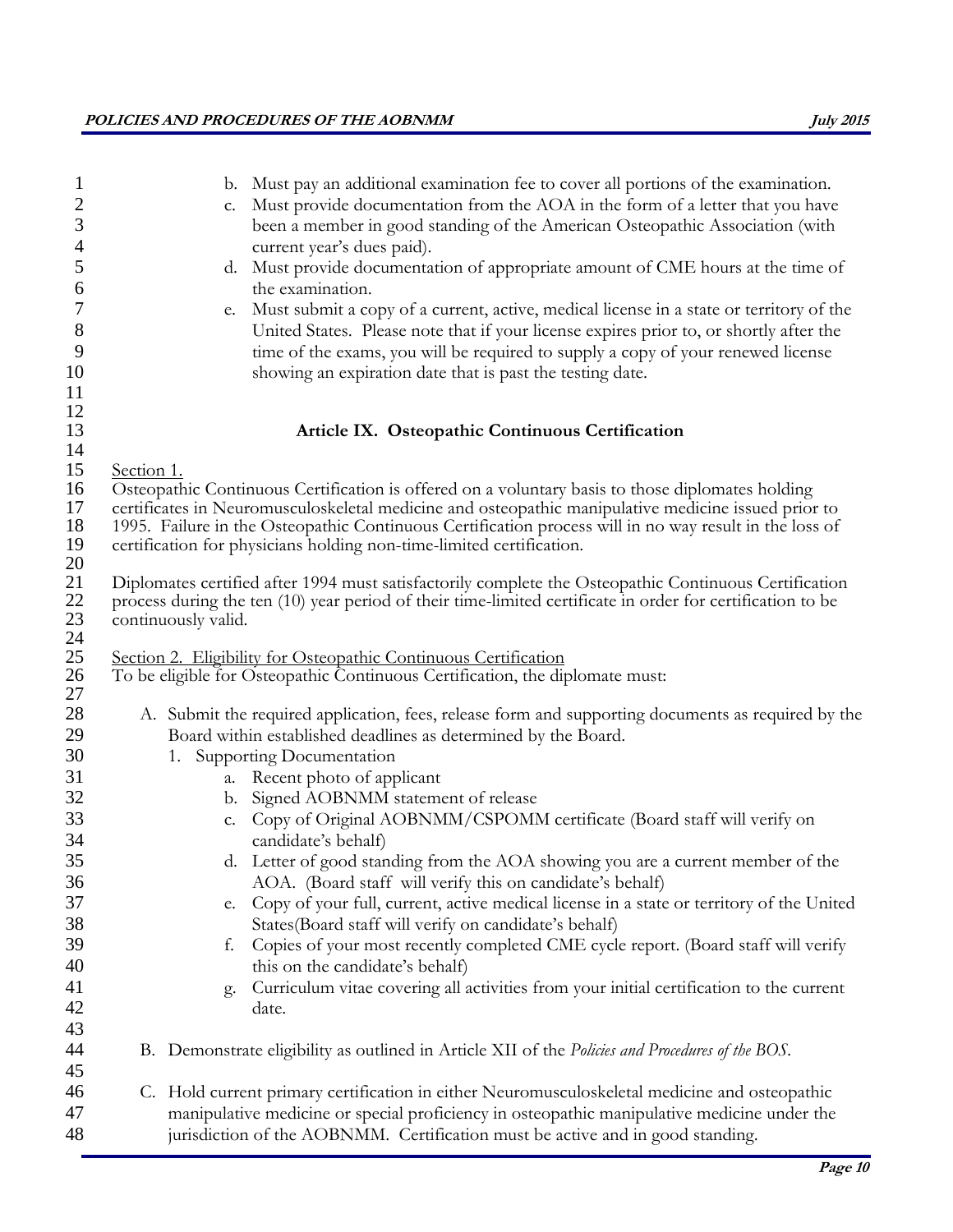| 1<br>$\overline{c}$ | D. Pass an appropriate written examination given by the Board.                                              |
|---------------------|-------------------------------------------------------------------------------------------------------------|
| 3                   | E. The Policy of the Board requires that a candidate provide written documentation of their need            |
| $\overline{4}$      | for any specific disabilities, cautions, restrictions, or limitations regarding any aspect of the           |
| 5                   | examination process. Requests for adaptations for the written portion of the examination must               |
| 6                   | be in writing with corroborative evidence from appropriate professional evaluators. Written                 |
| 7                   | notification is required at least 90 days prior to the examination date. (Existing physical                 |
| $\,8\,$             | disabilities should be identified at the time of application.).                                             |
| 9                   |                                                                                                             |
| 10                  | Section 3. Failure to maintain Osteopathic Continuous Certification                                         |
| 11                  | For physicians holding time-dated certification, failure to successfully comply with the Osteopathic        |
| 12                  | Continuous Certification process will result in the loss of certification                                   |
| 13                  |                                                                                                             |
| 14                  | Section 4. Notification of Osteopathic Continuous Certification OCC Cognitive Exam Deadline                 |
| 15                  | The AOBNMM will notify all holders of time-limited certificates at least six (6) months prior to such       |
| 16                  | time as Osteopathic Continuous Certification OCC Cognitive Exam is to be undertaken.                        |
| 17<br>18            | Section 5. Timeline for Osteopathic Continuous Certification Examination                                    |
| 19                  | A diplomate may sit for a Osteopathic Continuous Certification examination up to two (2) years prior to     |
| 20                  | the expiration of his/her existing certificate. The new Osteopathic Continuous Certification certificate    |
| 21                  | will become effective as of the date of the expiration of the previous certificate.                         |
| 22                  |                                                                                                             |
| 23                  | Section 6. Osteopathic Continuous Certification Examination                                                 |
| 24                  | In order to evaluate cognitive retention of the material required to be certified in NMM, the candidate     |
| 25<br>26            | must sit for and pass a proctored written cognitive evaluation being offered twice yearly.                  |
| 27                  | Section 7. Scoring and Notification to Candidates                                                           |
| 28                  |                                                                                                             |
| 29                  | A. All administered examinations are psychometrically evaluated.                                            |
| 30                  |                                                                                                             |
| 31                  | B. Criterion referenced standard setting method is utilized to determine the cut scores for all             |
| 32                  | examinations.                                                                                               |
| 33<br>34            | C. Following the examination meeting of the Board, the Secretary notifies each applicant of their           |
| 35                  | exam results within 90 days of the exam date The letter informs the candidate that the action of            |
| 36                  | the Board is subject to the final approval of the BOS. The AOBNMM will follow the                           |
| 37                  | procedures outlined in Article X of the Policies and Procedures of the BOS.                                 |
| 38                  |                                                                                                             |
| 39                  |                                                                                                             |
| 40<br>41            | Article X. Appeals                                                                                          |
| 42                  | Section 1. Right of Appeal                                                                                  |
| 43                  | If a candidate feels that the actions of this Specialty Certifying Board, with regard to the conduct of the |
| 44                  | examination, constitute unequal application of the regulations and requirements or standards,               |
| 45                  | unwarranted discrimination, prejudice, unfairness or improper conduct during the examination, he/she        |
| 46                  | has the right to appeal to this Specialty Certifying Board. For the Oral and Practical exam, the candidate  |
| 47<br>48            | has 24 hours to submit their notice of appeal.                                                              |
| 49                  | Section 2. Levels of Appeal                                                                                 |
|                     |                                                                                                             |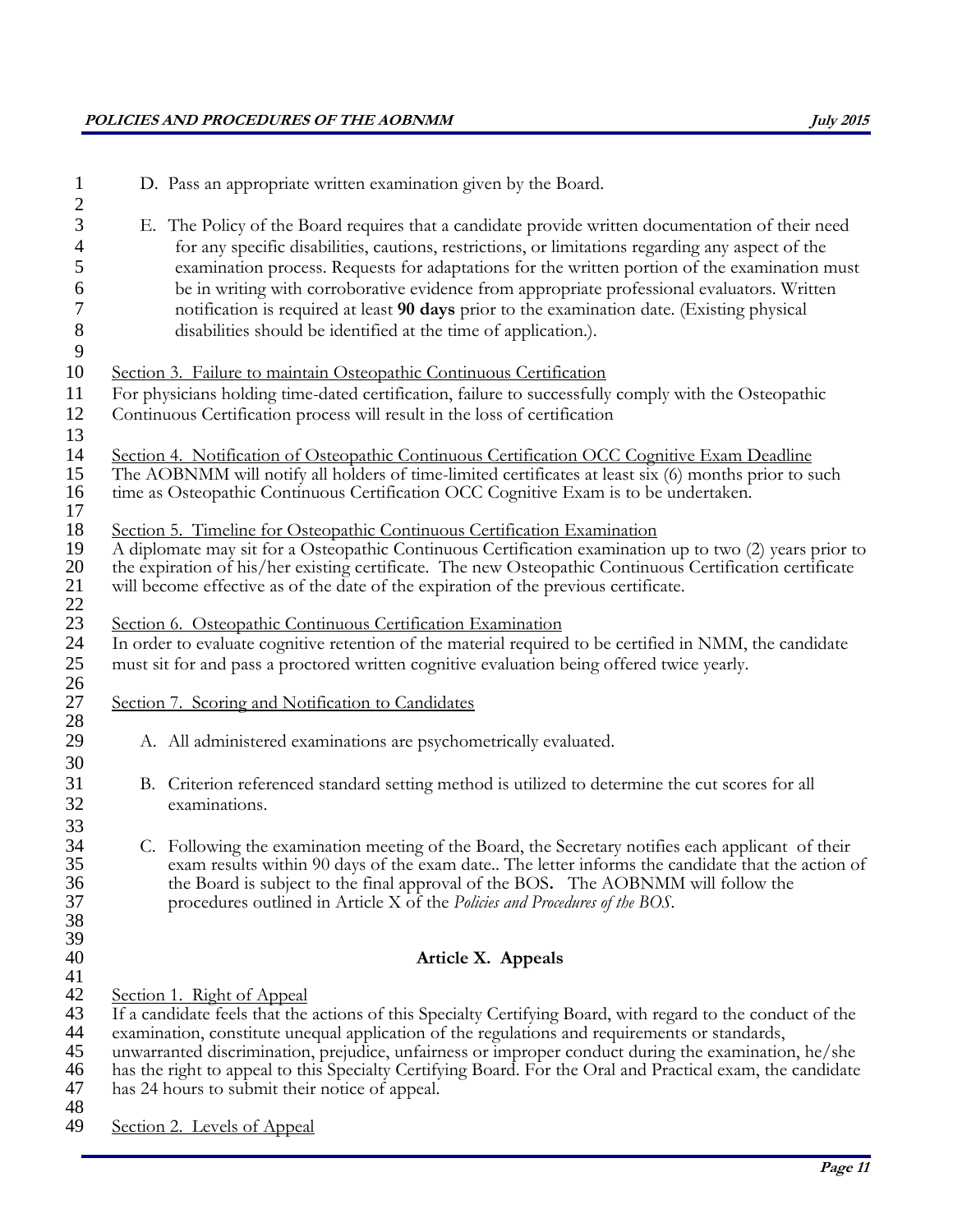| $\mathbf{1}$<br>$rac{2}{3}$    | If the candidate is not satisfied with the results of an appeal before this Specialty Certifying Board,<br>he/she has the right to further appeal to the BOS and the AOA Board of Trustees.                                                                                                                                                                                                                                                        |
|--------------------------------|----------------------------------------------------------------------------------------------------------------------------------------------------------------------------------------------------------------------------------------------------------------------------------------------------------------------------------------------------------------------------------------------------------------------------------------------------|
| $\frac{4}{5}$<br>6 7           | Article XI. Compliance with Federal Regulations                                                                                                                                                                                                                                                                                                                                                                                                    |
| $\,8\,$<br>9<br>10<br>11<br>12 | The Board supports the intent of the Americans with Disabilities Act (ADA) for candidates who meet<br>ADA eligibility. The board will make a reasonable effort to provide qualified board candidates who<br>have documented disabilities the necessary auxiliary aids and services that do not fundamentally alter the<br>measurement of the skills or knowledge the board assessment process is intended to test or result in an<br>undue burden. |
| 13<br>14                       | Article XII. Inquiries Regarding Status of a Physician                                                                                                                                                                                                                                                                                                                                                                                             |
| 15<br>16<br>17<br>18           | The AOBNMM will process inquiries regarding a physician's application and certification status as<br>outlined in Article XII, Section 13, of the Policies and Procedures of the BOS.                                                                                                                                                                                                                                                               |
| 19<br>20                       | <b>Article XIII. Transfer of Recognition</b>                                                                                                                                                                                                                                                                                                                                                                                                       |
| 21<br>22                       |                                                                                                                                                                                                                                                                                                                                                                                                                                                    |
| 23<br>24<br>25<br>26<br>27     | Section 1. History<br>Upon approval of these documents by the AOA Board of Trustees in July1999, those osteopathic<br>physicians who earned Fellowship prior to March 1990 from the American Osteopathic Board of<br>Fellowship in the American Academy of Osteopathy were approved by the AOA Board of Trustees for<br>Certification in Neuromusculoskeletal Medicine and Osteopathic Manipulative Medicine.                                      |
| 28<br>29<br>30<br>31<br>32     | Section 2. Special Proficiency - Non-time-limited Certificates<br>Those osteopathic physicians who earned certification in special proficiency in osteopathic manipulative<br>medicine via the American Osteopathic Board of Special Proficiency in Osteopathic Manipulative<br>Medicine and did not hold time-dated certificates, had the option of one of the following:                                                                         |
| 33<br>34                       | A. Retain current certification in special proficiency in osteopathic manipulative medicine.                                                                                                                                                                                                                                                                                                                                                       |
| 35<br>36<br>37                 | B. Sit for written examination before the Board, which issued Certificates in Neuromusculoskeletal<br>Medicine and Osteopathic Manipulative Medicine to successful candidates.                                                                                                                                                                                                                                                                     |
| 38                             | Section 3. Special Proficiency - Time-Dated Certificates                                                                                                                                                                                                                                                                                                                                                                                           |
| 39                             | Those osteopathic physicians who earned certification in special proficiency in osteopathic manipulative                                                                                                                                                                                                                                                                                                                                           |
| 40<br>41<br>42                 | medicine via the American Osteopathic Board of Special Proficiency in Osteopathic Manipulative<br>Medicine and held time-dated certificates, had the option of one of the following:                                                                                                                                                                                                                                                               |
| 43<br>44<br>45                 | A. Retain current certification in special proficiency in osteopathic manipulative medicine until its<br>expiration.                                                                                                                                                                                                                                                                                                                               |
| 46<br>47<br>48<br>49           | B. Prior to the expiration of the current time-dated certificate, sit for written examination before<br>the Board, which issued certificates in Neuromusculoskeletal Medicine and Osteopathic<br>Manipulative Medicine to successful candidates.                                                                                                                                                                                                   |